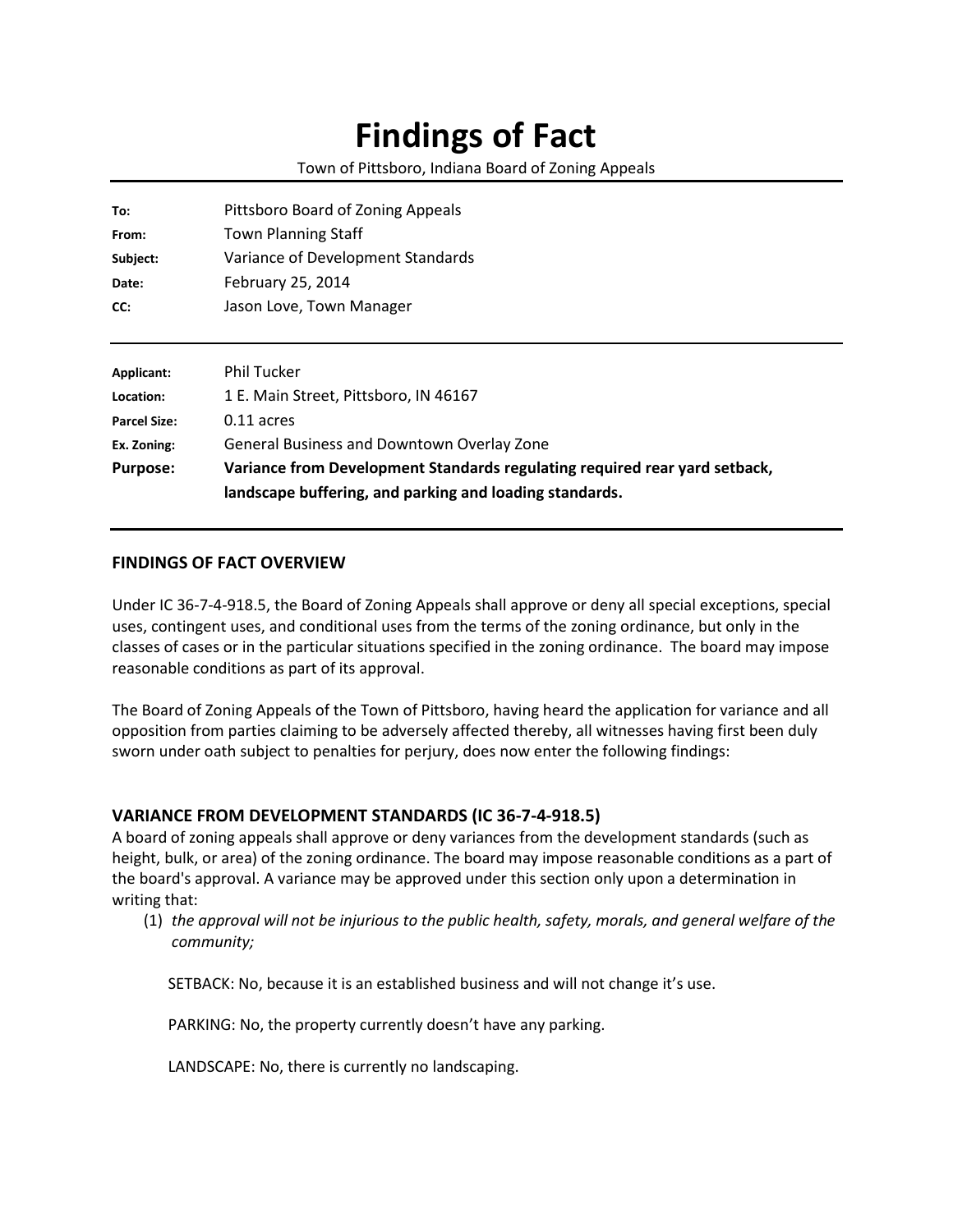(2) *the use and value of the area adjacent to the property included in the variance will not be affected in a substantially adverse manner; and*

SETBACK: No, the addition will match the existing character.

PARKING: No, there is no parking on the property now. There will not be a loss of parking

LANDSCAPE: No, there is currently no landscaping.

(3) *the strict application of the terms of the zoning ordinance will result in practical difficulties in the use of the property. However, the zoning ordinance may establish a stricter standard than the "practical difficulties" standard prescribed by this subdivision.*

SETBACK: Yes, the downtown overlay zone does not include a standard for rear setback so the general business standard applies. However, this is an approximately 100 year old building on a small parcel, the ten foot rear yard creates difficulty in utilizing a significant portion of the site.

PARKING: Yes, the building was constructed approximately 100 years ago before there were any parking and loading requirements. It would be impossible to accommodate the required parking and loading given the existing building footprint and small site size.

LANDSCAPE: Yes, given the existing building footprint and small parcel size, including a landscape buffer would create difficulty in dumpster and service access to the rear of the building.

The Town of Pittsboro Board of Zoning Appeals hereby approves the variances from the development standards of the zoning ordinance with the following conditions, based upon approval by Town staff when the building permit application is submitted:

- 1. The roof pitch of rear building additions shall be consistent either through matching the existing roof pitch or altering the existing roof pitch to create one consistent roof surface from the existing rear brick façade.
- 2. Roofing materials shall match existing roofing materials or existing materials shall be replaced so as to be consistent.
- 3. Siding shall match existing siding or existing siding shall be replaced so as to be consistent.
- 4. Truck deliveries shall be scheduled at off-peak times in order to maintain safe and efficient traffic movement along Maple Street.